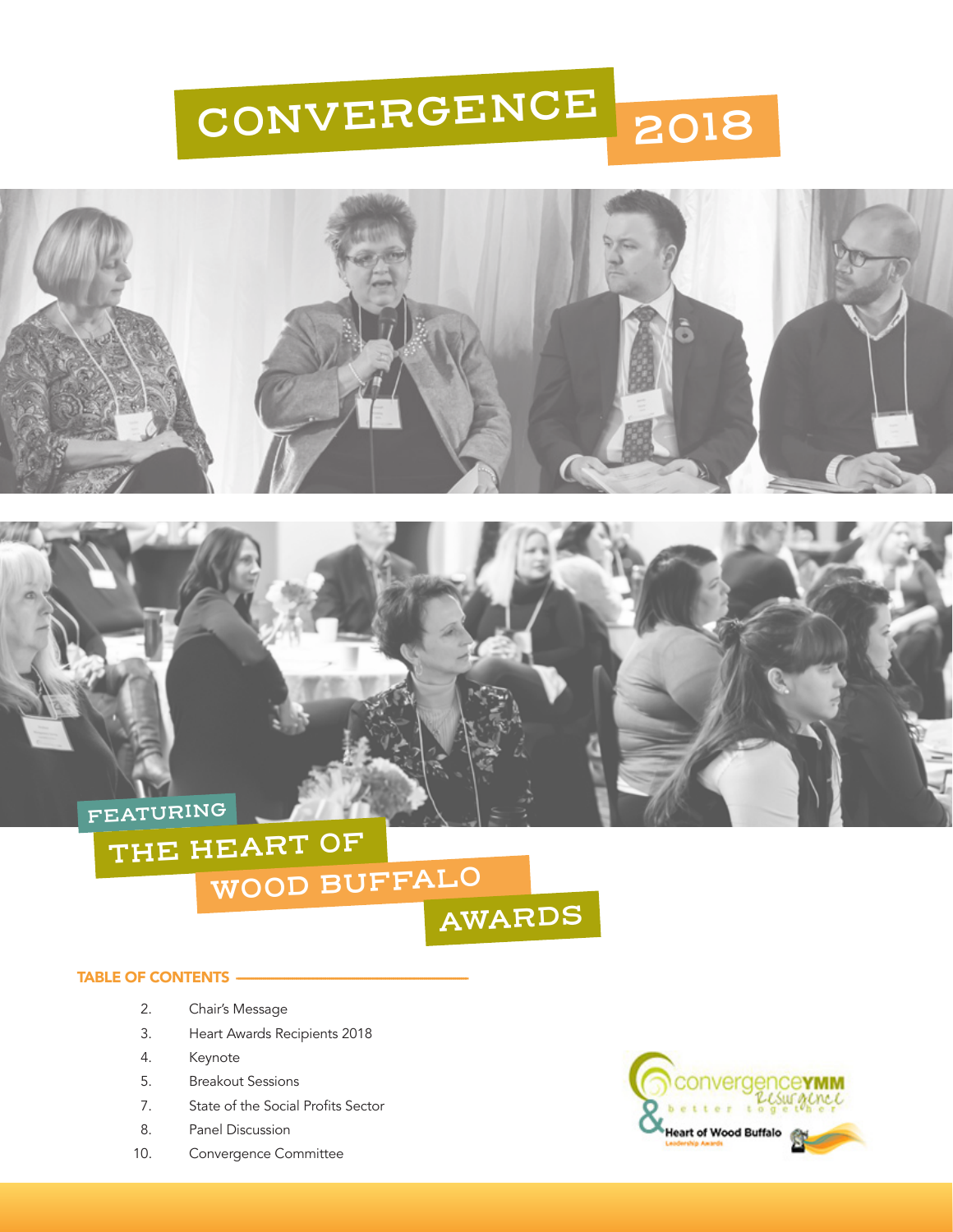## **CHAIR'S**

## **MESSAGE**

ConvergenceYMM was held November 7th & 8th at the Quality Inn and Conference Centre in Fort McMurray. The conference brought together industry, business, government and the social profit sector to not only discuss where each sector is individually but what the future looks like collectively. The theme for ConvergenceYMM 2018 was "Resurgence: Better Together" and kicked off with the return of the Heart of Wood Buffalo Leadership Awards.



held since the Horse River wildfire in 2016. After the events of May 3, 2016 the Advisory group at the time decided to take a step back until the time was right to resurge. The 2018 restatement of ConvergecnceYMM focused on the strength of our communities and the future of our region.

With the theme of strength in mind it seemed natural to the committee to begin Convergence with The Heart of Wood Buffalo Awards. With that said, on Wednesday evening we gathered more than 100 leaders from across the Municipality together to honor the achievements of non-profit leaders, philanthropists and community organizations that embody the spirit of community innovation, capacity building and leadership. Hosting the Heart Awards as a part of ConvergenceYMM provided a positive and expectant foundation for the learning and dialog that materialized at the conference itself.

Thursday morning the daylong conference commenced with two of our personal favorites– breakfast and an influential keynote address. FuseSocial had the pleasure of getting to know and learn with this years keynote, Blythe Butler,

through their work with the Alberta Nonprofit Network and the committee was elated when she agreed to provide our opening keynote at ConvergenceYMM 2018. Blythe spoke to a very keen room about the power of networks, change management, evaluation, and capacity building to support the development of adaptive learning cultures within organizations. Blyth also engaged attendees in interactive breakout sessions about the same through the day. Guests were also able to attend breakout sessions by Gold Star Award Winner Aurakey Digital Agency on enhancing your communication style, and Guy Choquet of the Canadian Red Cross shared his vast experiences with learners in a session titled 'Collaborating as an Investment'.

A highlight of ConvergenceYMM for the committee was the multi-sector panel discussion. The panel discussion had always been a hit in previous years and the committee worked very hard to ensure this year would have the same impact. The panel discussion engaged representatives from business, industry, Government, health, and policing alongside updates developed at the conference from the Social Profit Sector. The discussion proved yet again to be an excellent opportunity to see what impacted us across multiple sectors and provided context to influence decisions and encourage collaboration.

All in all we are very proud of the ConvergenceYMM 2018 events and the team who made them happen. We look forward to working with team members, new and old, to inform ConvergenceYMM when it return in 2020.

In collaboration,

Chantal Beaver & Jason Beck, CYMM 2018 Co-Chairs



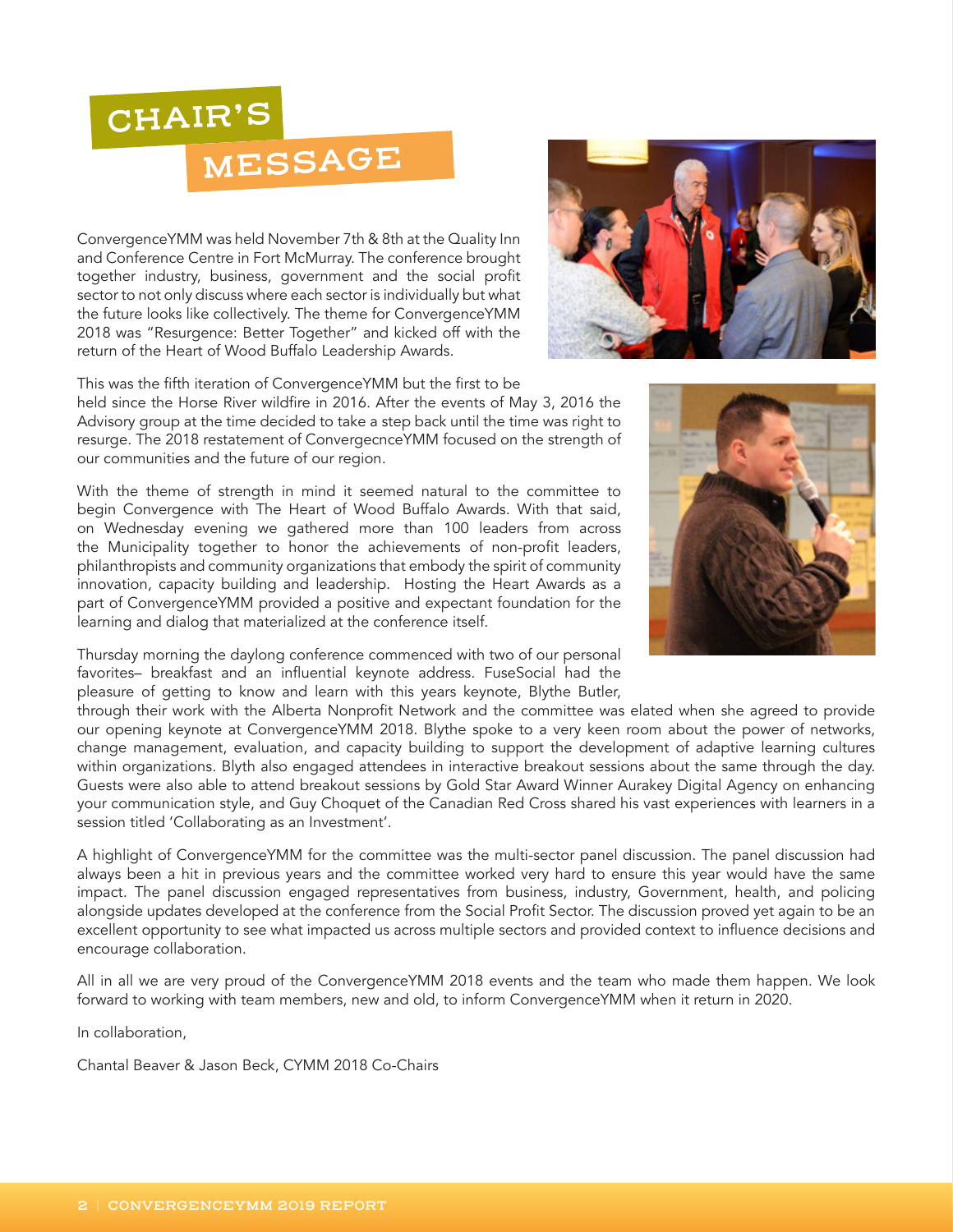# **HEART AWARDS RECIPIENTS 2018**

BOARD LEADERSHIP Cliff Dimm

### COMMUNITY IMPACT

King's Kids Promotions 91.1 The Bridge Radio

## EXECUTIVE LEADERSHIP

Michele Taylor Joanne Angel-Andrusiv

NEWCOMER ENGAGEMENT

Natalie Kemeny

SOCIAL PROSPERITY LEADERSHIP SMS Equipment

## VOLUNTEER RECOGNITION

Elizabeth Wells

## SPECIAL THANKS TO

Canadian Red Cross, who partnered with us to engage Tom Jackson as a Keynote Speaker and Performer for the Heart Awards

Brad Karp, Emcee





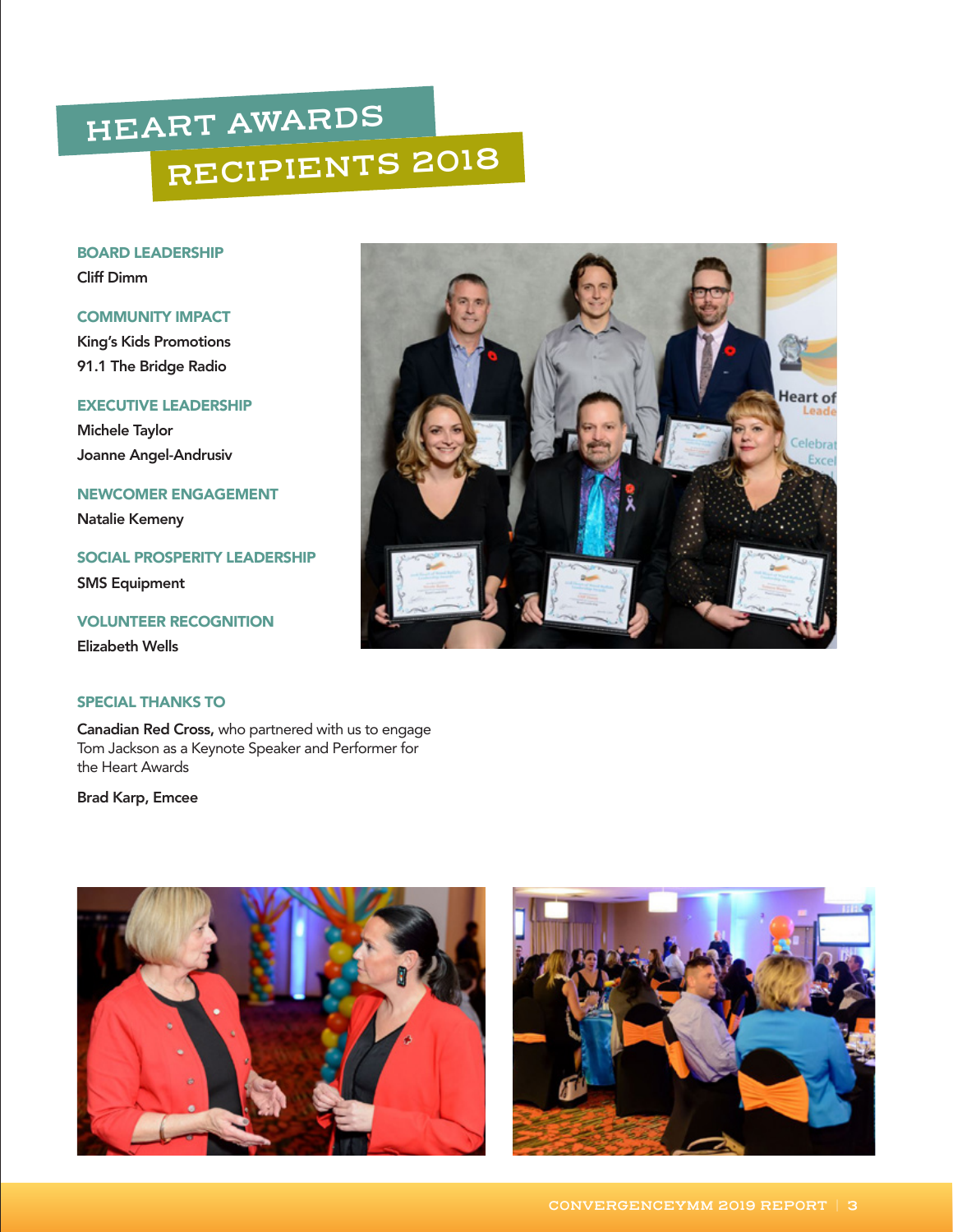**KEYNOTE**

# **HOW NETWORKS CAN CONTRIBUTE TO SOCIAL CHANGE EFFORTS**

### KEY TAKEAWAYS -

'Networks for Social Change' rely on the quality of the social relationships within the network - and the quality of relationships can be measured!

- Collaborative relationships involve the negotiated respective roles played by each partner in the relationship… what you are able and willing to do, over time (McKean et al, 2004)
- A network approach is useful in circumstances where the nature of the challenge is dynamic, emergent, unconventional, unpredictable and challenges the status quo.
- "… organizational networks play a critical role in helping organizations spread innovation and adapt to change (Smith, 2003, 2009). Having the capacity to adapt to change includes having the ability to harness knowledge and creativity to fashion unique responses, stimulate organizational learning, and sometimes embrace and successfully achieve transformational change" (Sussman, 2004).

### THE EXTENT THAT A NETWORK INCREASES LEVELS OF:

- Distributed Intelligence
- Caring
- Responsibility
- **Resources**
- **Capacity**
- Adaptability
- Understanding

...Such that the group "Sees what needs to be done, can do it successfully, without being told what to do" to address complex, dynamic, emergent social issues.

*(Butler, adapted from Human Venture Institute)*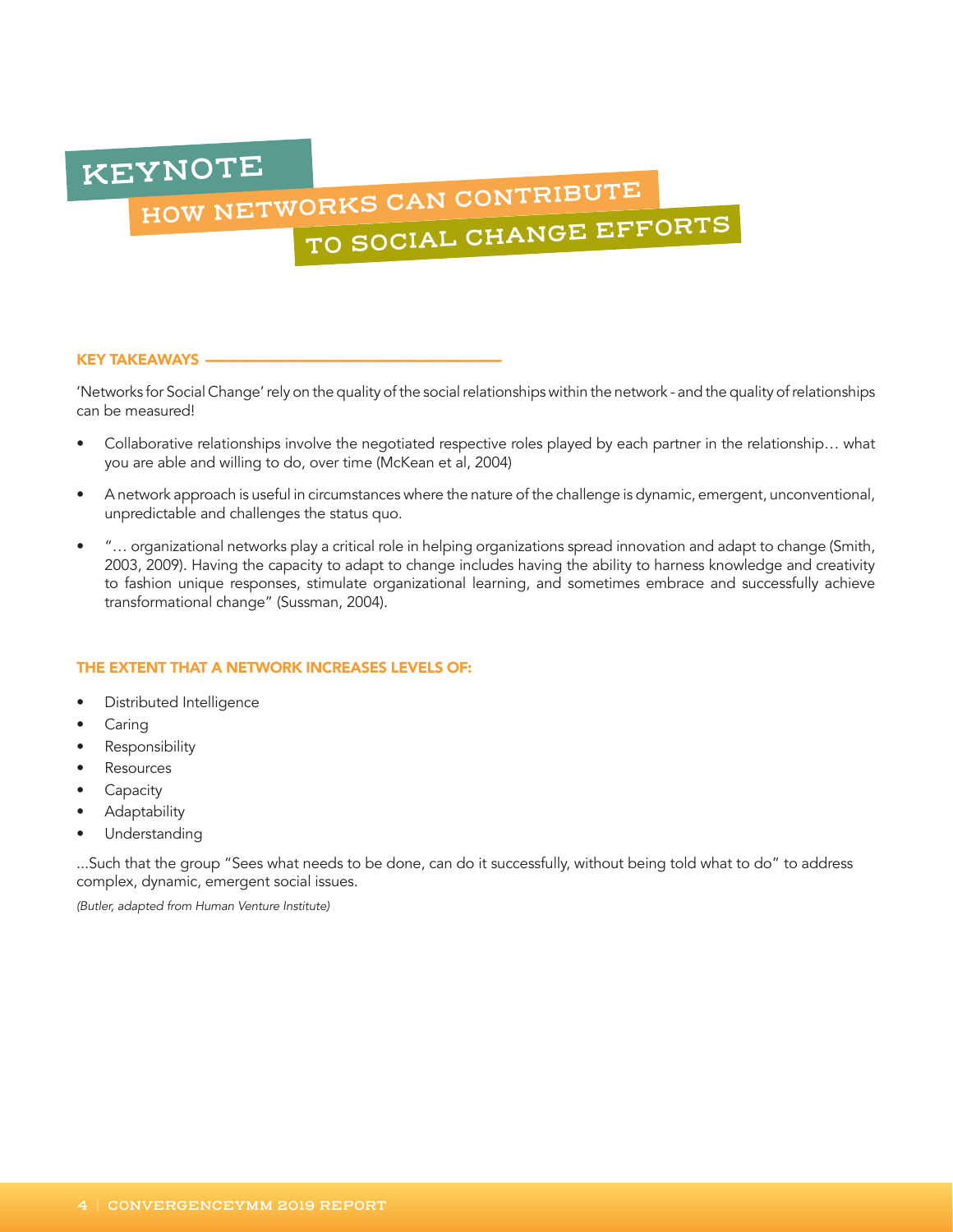# **BREAKOUT SESSIONS**



## **BLYTHE BUTLER**



A "Top 40 under 40" recipient in her current home of Calgary, Blythe Butler's career as a consultant has been focused helping organizations and teams develop their capacity to respond to various types of challenges inherent in social issues such as early childhood development, homelessness, mental health, literacy, sustainability, community investment and domestic violence. She does this by focusing her efforts on the development of adaptive learning cultures within organizations and collaboratives. Her practice is based on a multi-disciplinary approach, drawing on the new discipline of Human Learning Ecology and social network theory, change management, continuous quality improvement, developmental evaluation, strategy, community engagement, organizational development, corporate social responsibility, start-up enterprise and process safety management.

### KEY TAKEAWAYS -

- Evaluate your network. Action is not always the goal.
- Proper use of collaboration
- The need to connect with all sectors
- To share and understand the needs and barriers of those you are working with
- It was great knowing where everyone was at with how the are feeling about our community, where we are on the same page, where we need to align
- Collaboration moves at the pace of the need and this may be a good way to judge if it is necessary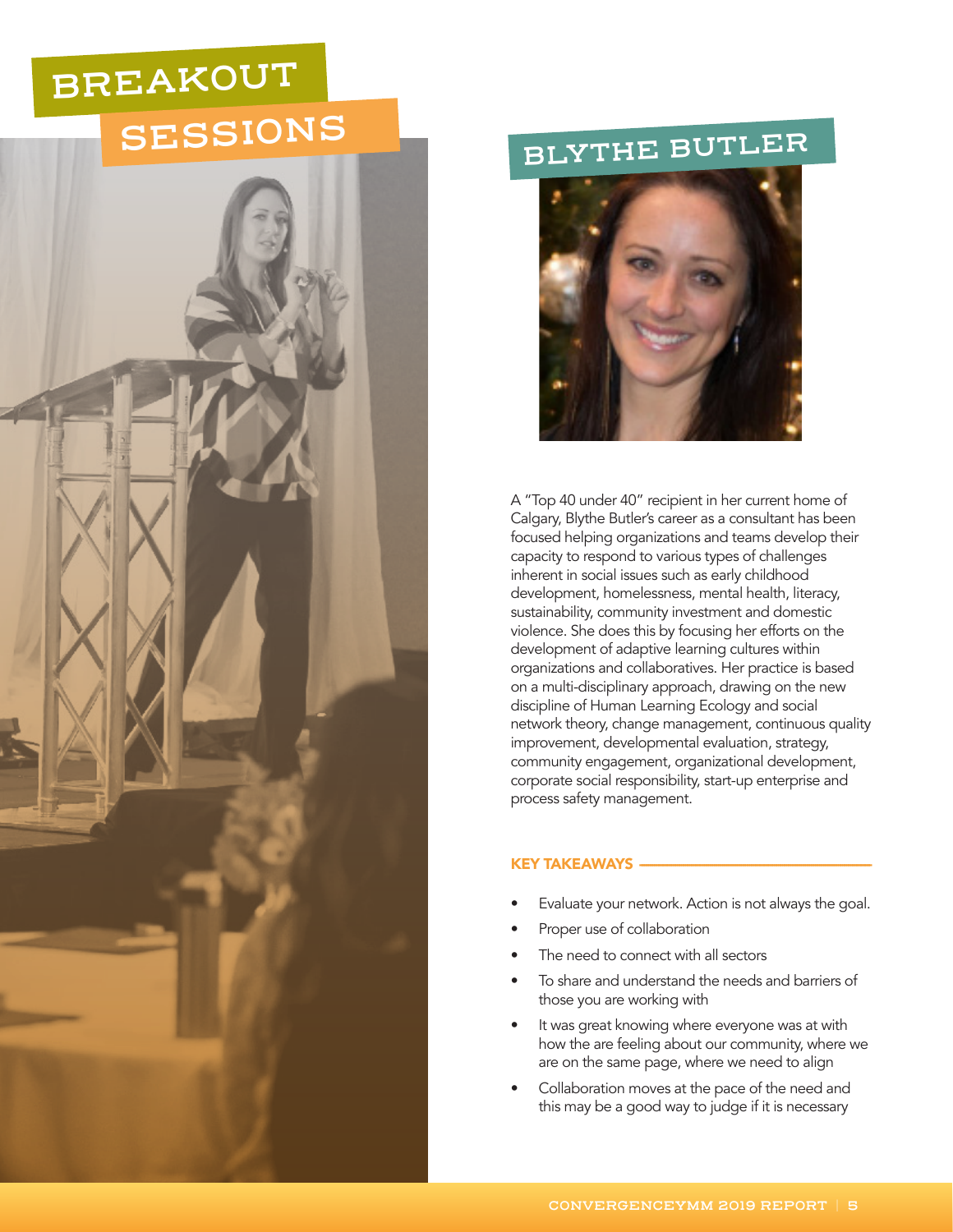## **BREAKOUT SESSIONS**

## **ELLIOT PIERRE GUY CHOQUET**



Elliott is Fort McMurray, Alberta born and raised, with a homegrown passion. He graduated from Grant MacEwan College with a Diploma in Human Resources Management. He has spent over a decade in the Human Resources field leading recruitment teams and managing Human Resources departments.

Elliott works in many mentorship roles with both business owners and youth in the community. Sharing his enthusiasm for positivity, following your dreams and building strong relationships. Recently through his passion for his community and supporting local business, he has jumped into the world of digital marketing. Currently he enjoys connecting with companies in his beautiful hometown but also nationally and internationally. His goal is always to build business by sharing a positive and passionate message.

### KEY TAKEAWAYS

- Social media in the workplace
- Pay attention to your body language and how you present yourself in order to welcome connections
- Develop a campaign strategy for your organization
- Be true to who you are online, but polished
- Know your top 5 "hates" and be ready to respond to them



Originally from Bonnyville, Alberta, Choquet has been with the Red Cross for over 35 years.

He began his career with Red Cross as a volunteer Water Safety Leader and has worked in several areas: Prevention Services, Operations, Fund Development and Disaster Management. He was Director of the Emergency Operations during the 2013 Alberta Floods.

Guy has been deployed internationally as Team Leader of CRC Emergency Field Hospitals: twice in 2010 in Haiti and in 2013 in the Philippines. He recently spent two years as Country Representative for Haiti.

### KEY TAKEAWAYS

- Collaboration moves at the pace of true need
- Collaboration is an investment
- Create a mandate/purpose and know what you need to do
- Greater things can be achieved through collaboration
- Be brave, move forward, just do it!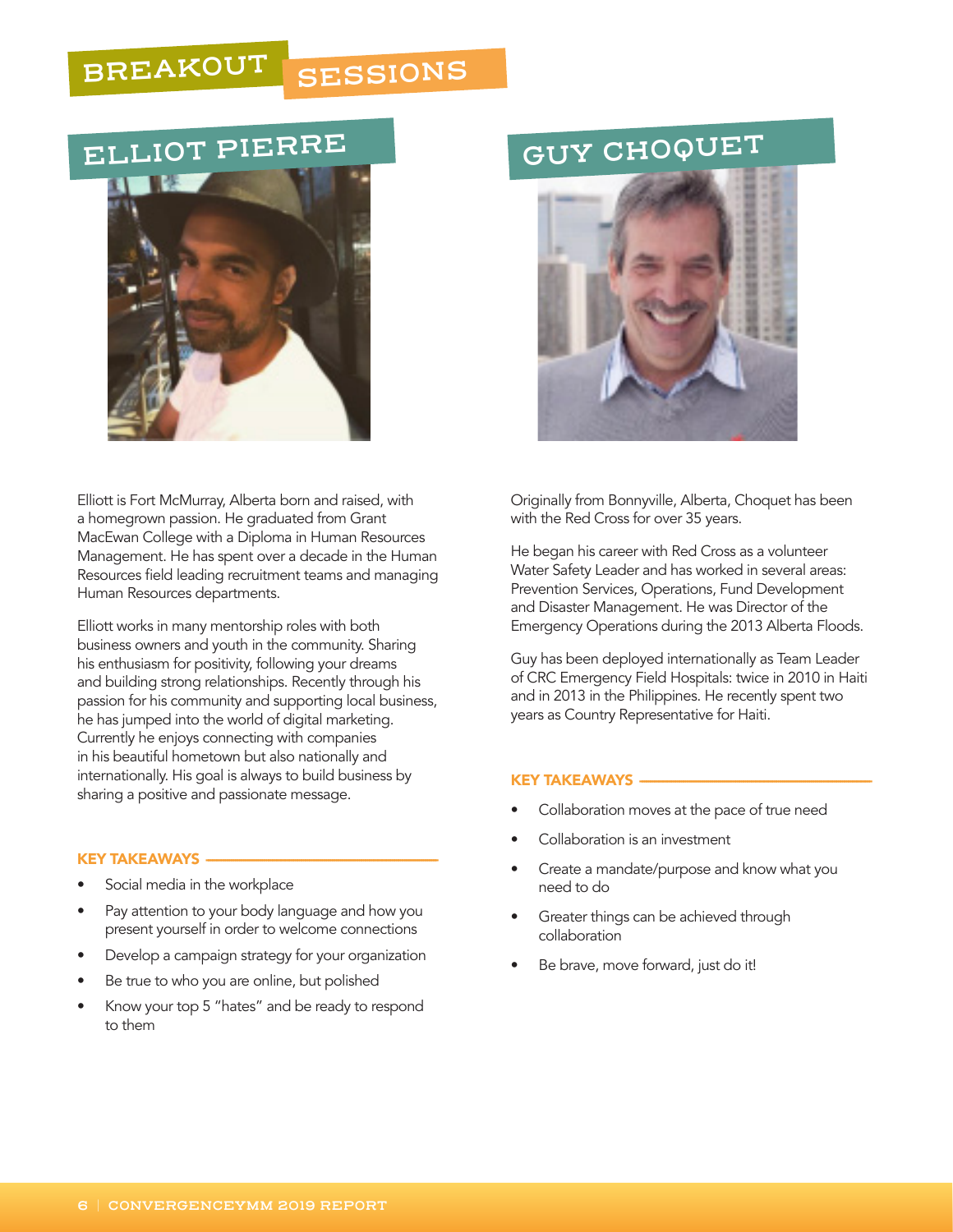## **STATE OF THE SOCIAL PROFIT SECTOR**

All attendees broke out into 5 different groups to put some thought in and evaluate the "State of the Social Profit Sector". In order to guide these discussions, each group had a facilitator and were asked the following:

## 1. WHAT THINGS ARE CURRENTLY GOING WELL IN THE SOCIAL PROFIT SECTOR? RESPONSES:

- The people passionate and dedicated
- Community pride/unity
- Achieving community needs
- Setting bar high in terms of Social Profit Sector and programs/support
- Aware of community needs and adjust to meet or refer out
- More efficient

**EYMM** 

- More inclusive
- Better collaboration
- Trust
- Willingness to ask important questions
- People "want" to be here
- Boom town to home town
- Mental health awareness
- Mentorship/succession
- Funding and programs are reaching more people
- Partnerships with industry, government and businesses

## 2. EXTERNAL FACTORS THAT ARE FACING THE SOCIAL PROFT SECTOR TODAY OR IN THE NEXT 3-5 YEARS? RESPONSES:

- Same people moving around
- **Burnout**
- Change in government all levels
- Upcoming and ongoing financial constraints
- Continuous diversification of our region
- Fluctuating economy
- Challenge of including all communities in Wood Buffalo, not just YMM
- Sustainability of projects with limited funding
- Structure of funding
- Recognizing when a project should close/end
- Ensuring evaluation continually happens
- Price of oil/pipelines
- Wood Buffalo Community Foundation
- More problems have been discovered
- Transience of population

## 3. WHAT ARE THE THREE BIGGEST OPPORTUNITIES THAT THE SOCIAL PROFIT SECTOR HAS NOW OR WITHIN THE NEXT 3-5 YEARS? RESPONSES:

- What definition of 'collaboration' is and how it is used in sector
- Supports and training for key players
- Diversification of funding
- Re-evaluation of organization, back to core mandates, opportunity for growth
- Get back to roots and become/remain experts in the fields (meet needs)
- Forced to make hard/uncomfortable decisions
- Willingness to ask for support
- Indigenous community engagement
- Be a legacy for others
- For the Wood Buffalo Community Foundation to "house" funding – the collaboration of fuse, United Way and Wood Buffalo Community Foundation
- Build reputation–get people to connect
- To develop disaster/risk reduction strategy, ie. phone numbers, back ups, etc.
- Merge jobs in social profits
- Address service overlap
- To advocate for services funding, advocate to government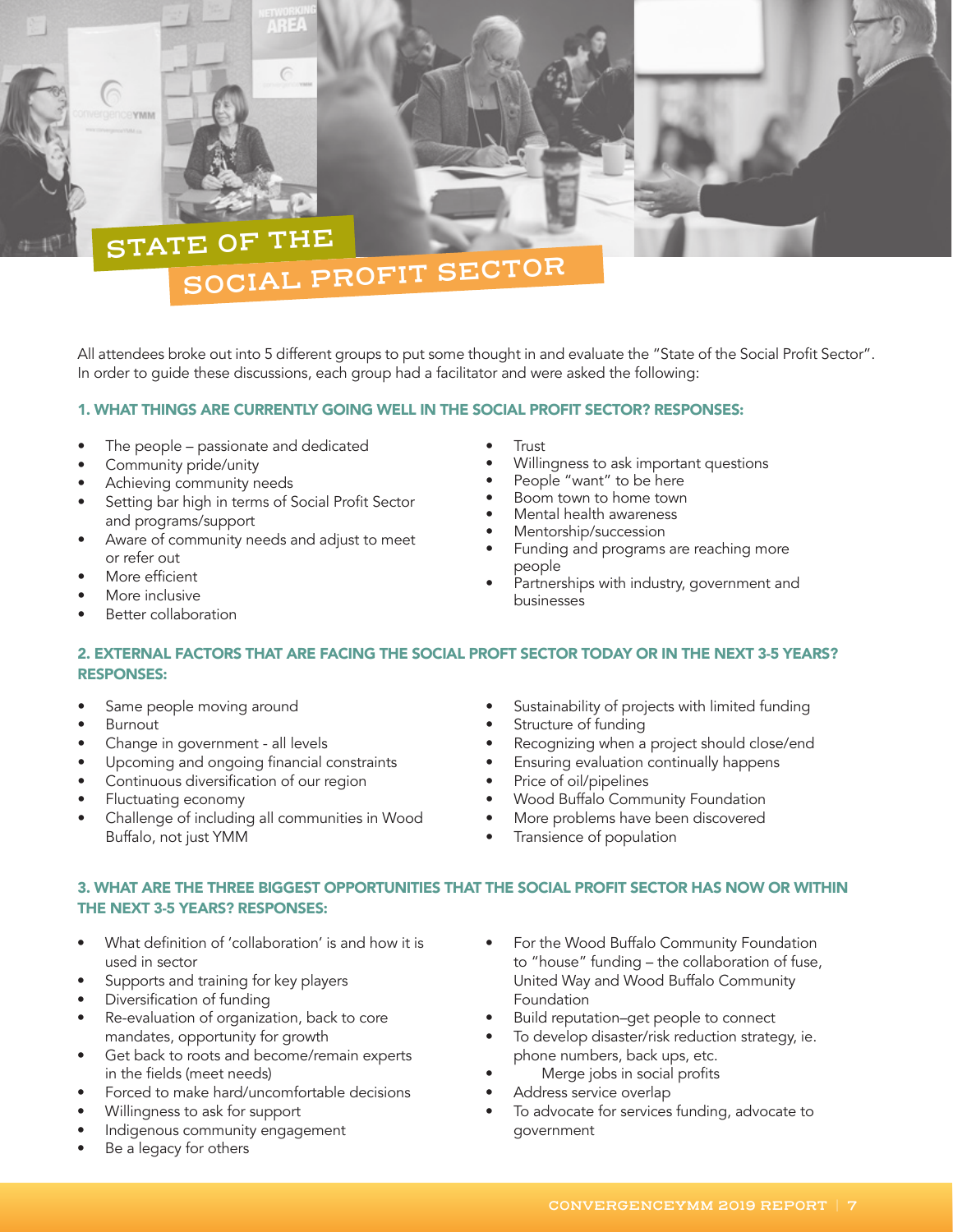## **PANEL DISCUSSION**



### STATE OF THE SECTORS ADDRESSES

Each panelist was given 5-10 minutes to update some of the key areas within their sector. It was noted that a lot of the same external factors were a challenge across the board for the region, and a lot of the successes were shared.

The panelists who presented on behalf of their sectors are:

RMWB - Jamie Doyle Business - Bryce Kumka, Fort McMurray Chamber of Commerce Policing - Lorna Dicks, Superintendant, Wood Buffalo RCMP Industry - Karim Zarrifa, OSCA Education - Deborah Kitching, FMCSD, RCSD Health - Murray Crawford, AHS (confirmed) Social Profit Sector - Chantal Beaver, FuseSocial & Cecilia Mutch, United Way



### EVALUATIONS COMPLETED BY INDIVIDUALS REPRESENTING

- Social Profit Sector (50%)
- Education (6%)
- Social Enterprise (6%)
- Industry (28%)
- Government (10%)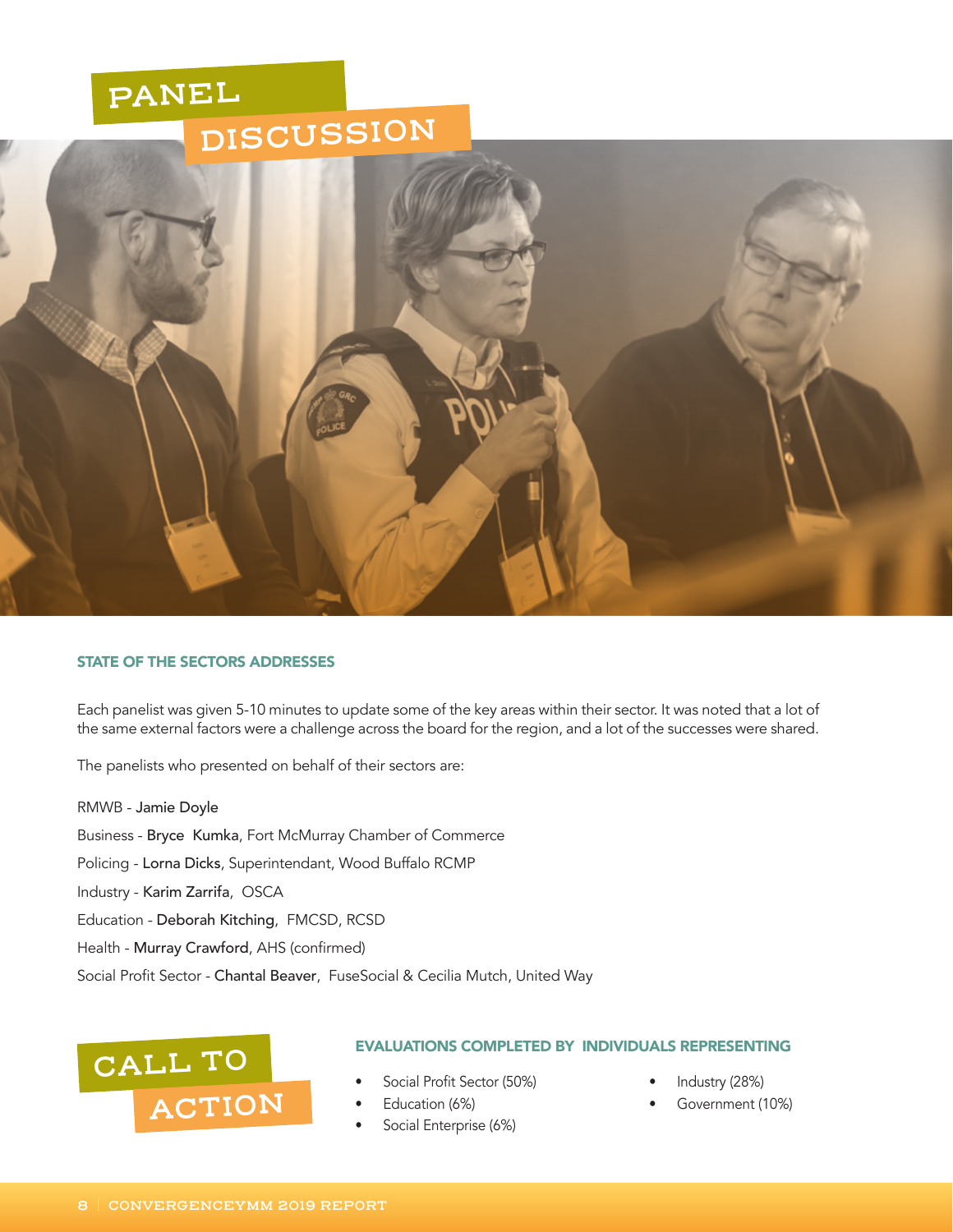## **ISSUES YOU BELIEVE**

# **SHOULD BE THE COMMUNITY'S PRIORITY FOR CROSS-COLLABORATION**

## FUTURE FORWARD

- *• How can you impact?*
- Learning how to deal with the hard conversation of collaboration
- More opportunities to bring all sectors together
- Often our opportunities for collaboration is sector specific
- Efficiency and better use of funds
- How to build a network in the group you already belong to
- Just make sure there is a need. Communication is one thing, collaboration is another
- Funding accountability
- Recovery sustainability of programs and services
- A serious, in depth look at duplication of services to become more cost effective, and streamline delivery of services and stream-lining
- Open and honest conversation. Having those tough conversations can lead to authentic collaboration
- Greater community engagement for more board/ volunteer people
- Less duplication of programs and services
- Funding streamlining
- Time management/prioritization in current economic conditions, expectations/reports/ tasks have not decreased so need to put some less valuable tasks aside to focus more on collaboration within social programs with different sectors.

## **WOOD BUFFALO**—

# **HOW CAN WE BETTER FOSTER CROSS-COLLABORATION?**

## THROUGH OUR EVALUATION WE HEARD

- More open conversations about 'hard' topics
- Bring together advising groups
- Keep networking opportunities available
- Ensure there is value to the collaboration can't have a view of just a few that feel it is a need. Community surveys – open houses. Many voices.
- Keep getting people together
- Encouraging evaluation of when it's necessary to networking and when it's not
- By talking and asking for help
- By knowing what our wheelhouse is and handing over when we are outside of our mandate
- Be the change you want
- Collaborate to encourage collaboration